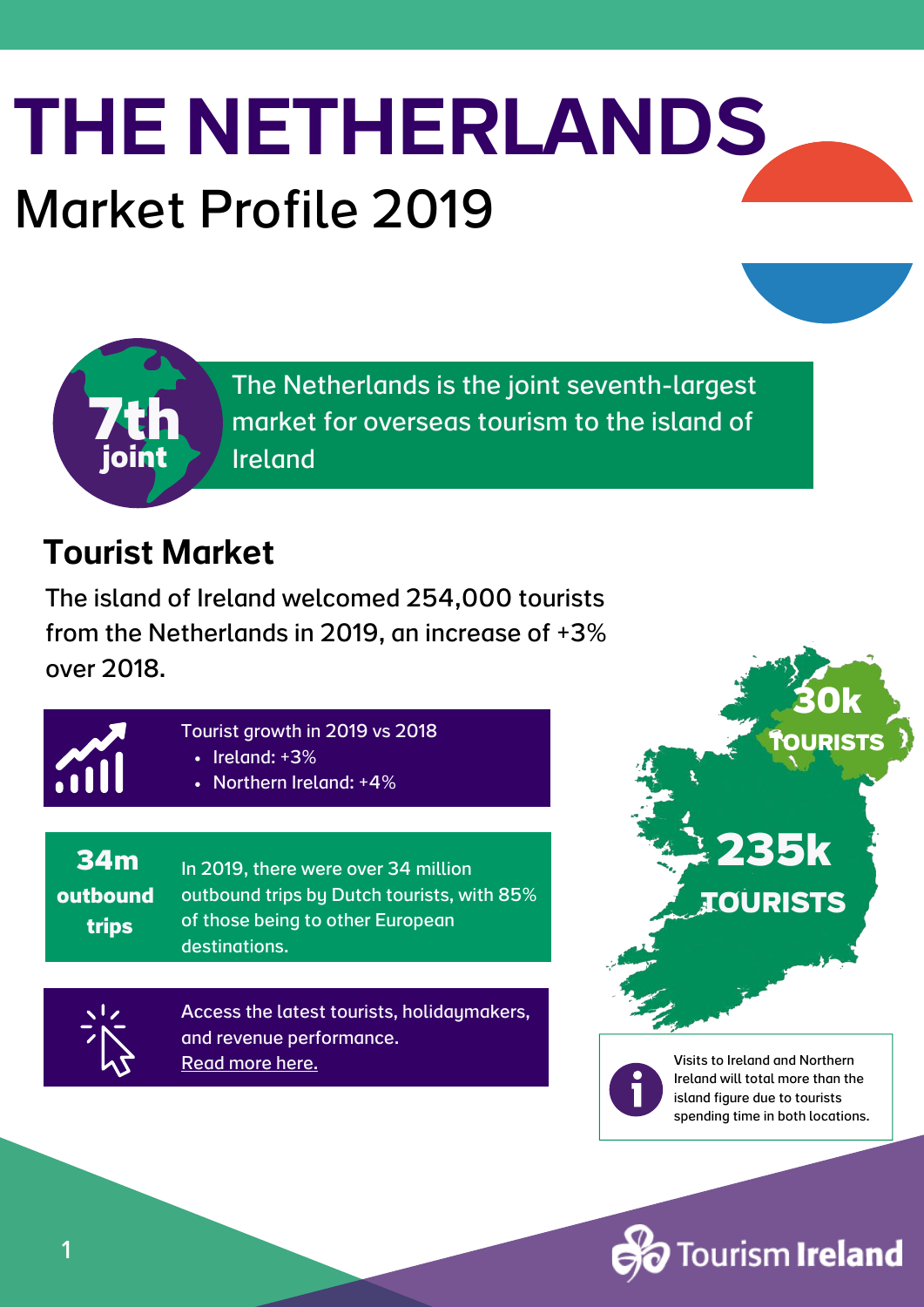#### **Revenue and Bednights**

**2m**

In 2019, Dutch tourists spent €125/£109 million on the island of Ireland, making the Netherlands the tenth-largest source market of overseas revenue.

> Dutch tourists spent a total of 2 million bednights on the island of Ireland in 2019; and had an average stay of 7.8 nights.





#### €492/£428 spend per tourist



### **Air and Sea Access Links**

There were 19,000 air seats each week from the Netherlands to the island of Ireland, in the peak summer months of 2019.





**Tourism Ireland**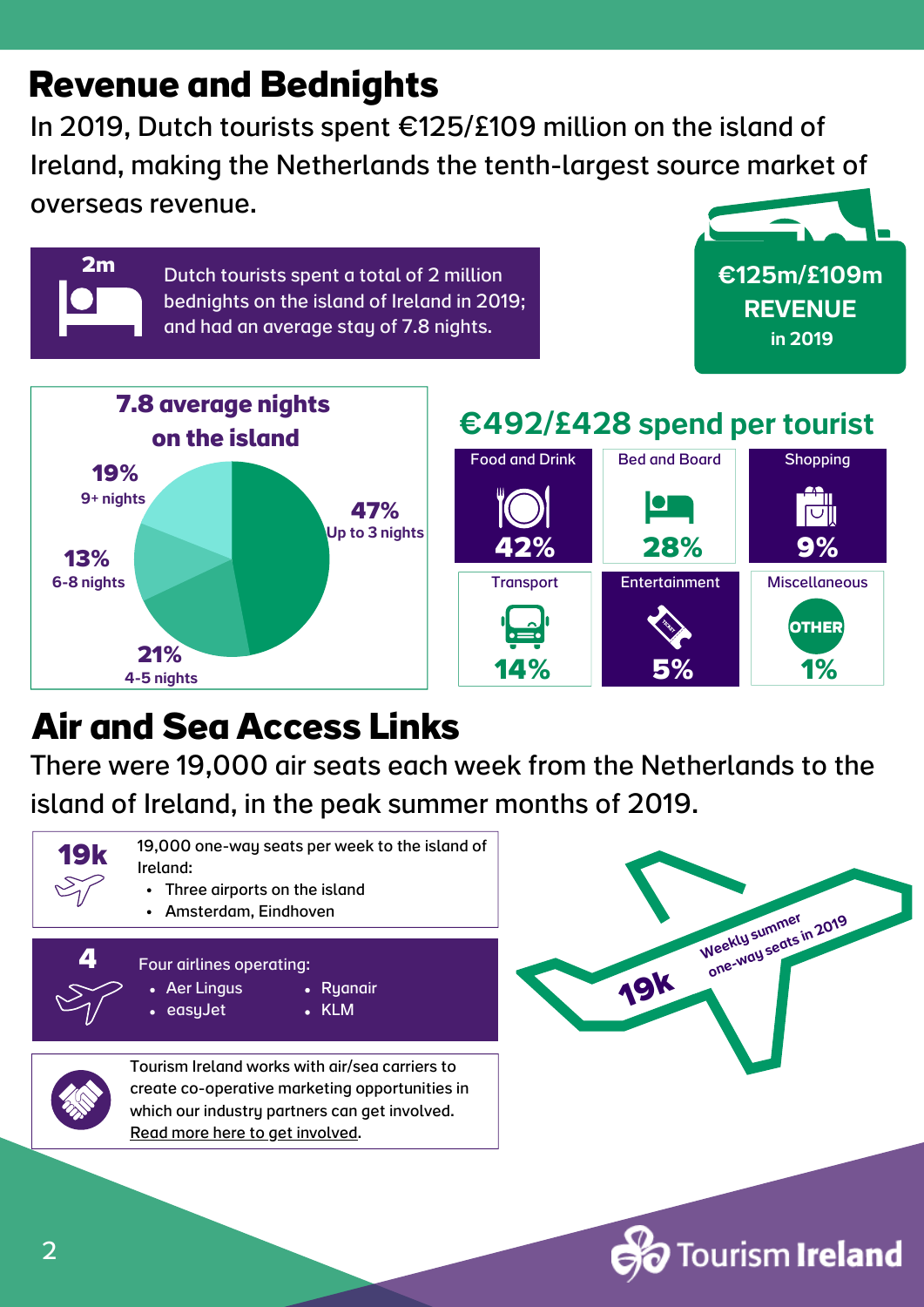### **Holidaymakers**

The island of Ireland welcomed 149,000 Dutch holidaymakers, who spent €83m/£72m, in 2019. The Netherlands is the eighth-largest source of overseas holidaymakers for Ireland.

**1m** Dutch holidaymakers stayed an average of **HOLIDAY** 6.9 nights on the island of Ireland. Around **BEDNIGHTS**one in eight included Northern Ireland as part of their trip. **IOT** 







**149k**

#### **Interest in Visiting**

60% of holidaymakers from the Netherlands are interested in taking a holiday to the island of Ireland.

Germany and Belgium, both bordering the Netherlands, The island of Ireland is one of the top 10 holiday destinations that Dutch holidaymakers are interested in visiting. **8% 10 TOP Actively planning a**

**holiday to the island within 12 months**

are top of their holiday destination list for the coming 12 months. However, the island of Ireland also competes with France, Spain and Great Britain, in terms of trips planned in the year ahead.



Tourism Ireland has created a tailor-made marketing programme targeting Dutch [holidaymakers](https://www.tourismirelandindustryopportunities.com/overseas-markets/europe/the-netherlands-belgium) to stimulate interest and holiday bookings from this market. Read [more](https://www.tourismirelandindustryopportunities.com/overseas-markets/europe/the-netherlands-belgium) here.

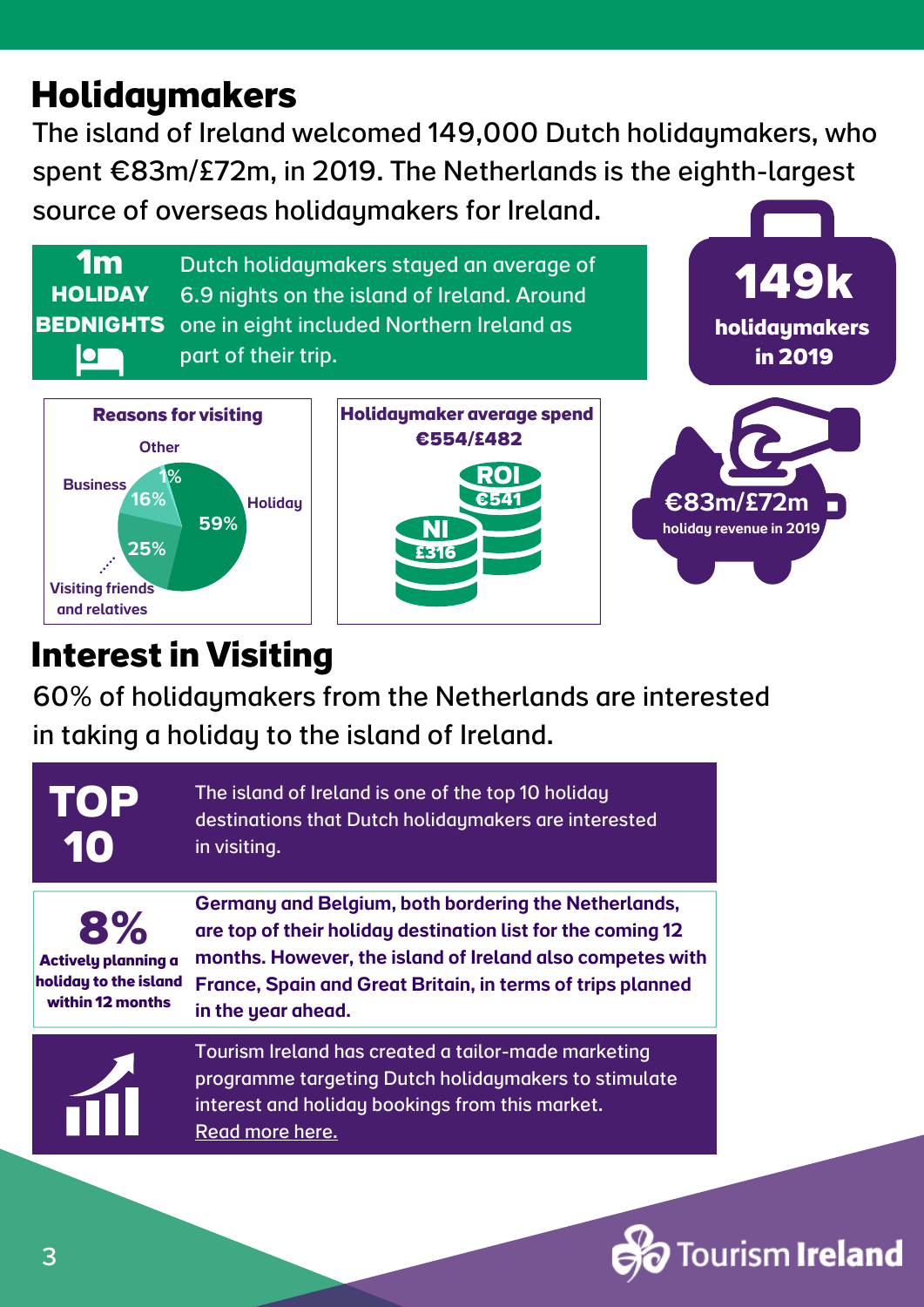

#### **Holidaymaker Profile**

Around half (52%) of the Dutch holidaymakers who visited the island of Ireland in 2019 were aged 55+ years and/or travelled as a couple.





**Tourism Ireland**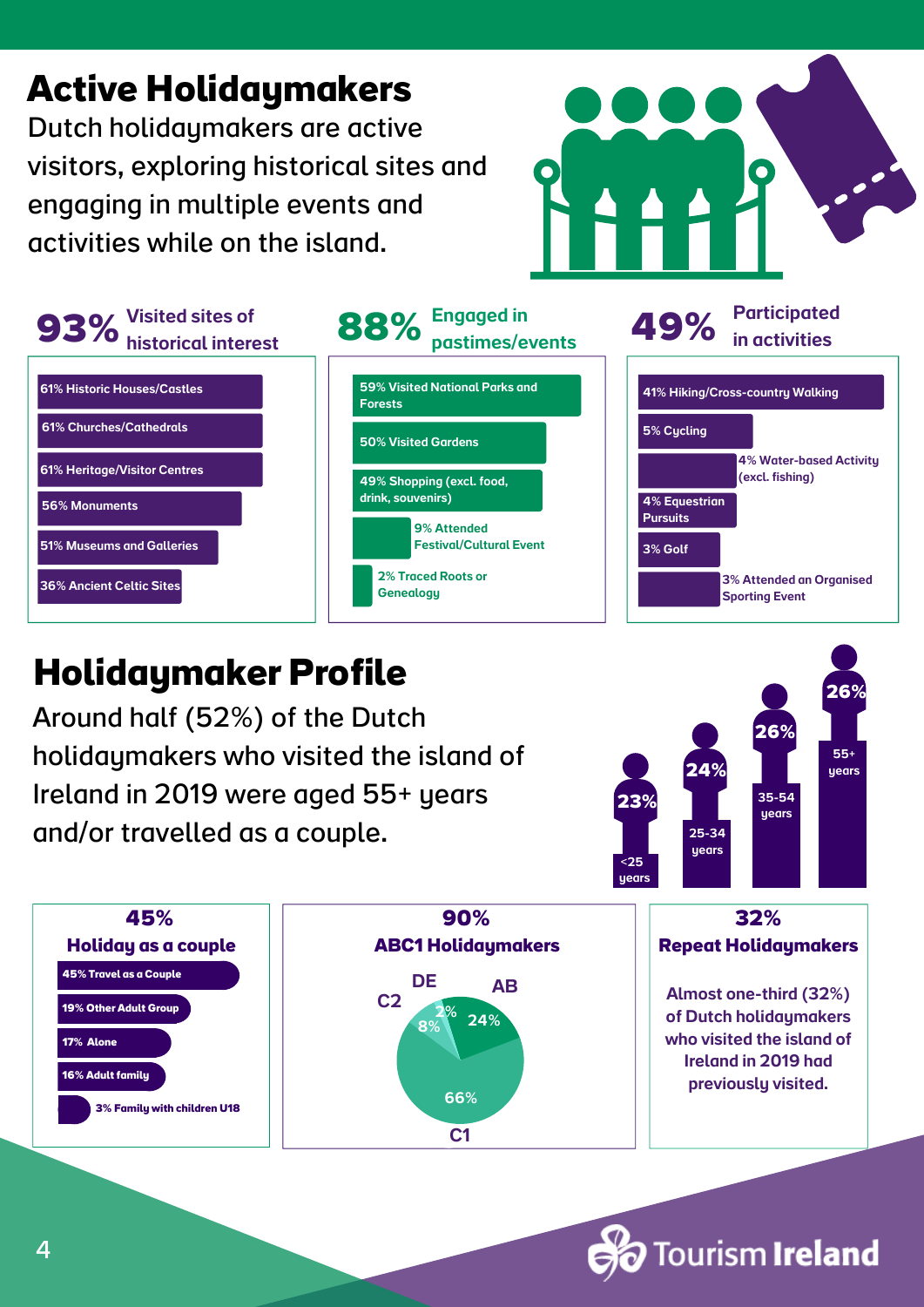### **Dutch Explorer**

Although the most popular type of trip for Dutch holidaymakers is a Dublin only stay (48%), Dutch holidaymakers have the second highest incidence of a regions only trip. Many (43%) Dutch holidaymakers enjoy using a car on the island. The majority (63%) of Dutch holidaymakers visit the island between July and September.